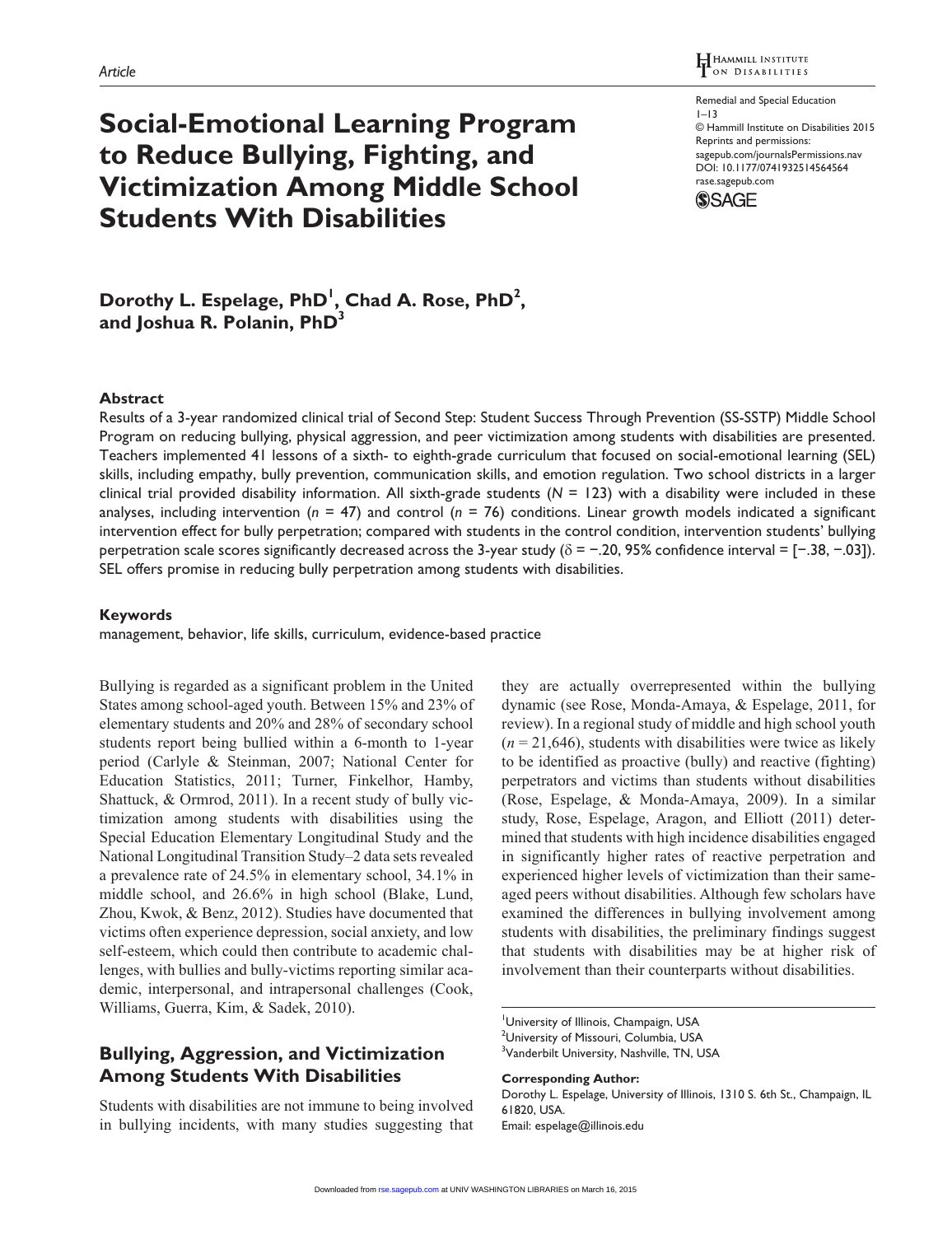To examine subgroup differences, Rose and Espelage (2012) explored perpetration rates between students with emotional and behavioral disorders (EBD) and their peers without disabilities and other disability labels (i.e., other health impairment, learning disability [LD], and speech and language impairment). Results indicated that the students with EBD engaged in higher rates of proactive and reactive aggression perpetration than any other subgroup of students. However, when reactive emotion (i.e., anger) was included in the model, bully perpetration increased significantly more for students with EBD than students with other disability labels. These findings are consistent with Swearer, Wang, Maag, Siebecker, and Frerichs's (2012) findings that students with behavior-oriented disabilities (e.g., EBD, attention-deficit/hyperactivity disorder [ADHD]) engaged in higher levels of perpetration and received more behavioral referrals than any other subgroup of student. Therefore, it has been argued that these behaviors may be a manifestation of the students' disability, which may constitute further or more intensive special education programming (Rose & Espelage, 2012).

In separate systematic reviews, Rose, Monda-Amaya, and Espelage (2011) and McLaughlin, Byers, and Vaughn (2010) determined that two of the most common predictive factors for involvement of students with disabilities are low social and communication skills. Therefore, for students with disabilities who are characterized by or have diagnostic criteria associated with low social skills and low communication skills, there is a higher likelihood of involvement in bullying incidents (Rose, Espelage, et al., 2011). For example, autism spectrum disorder (ASD) is characterized by deficits in social and/or communication skills (American Psychiatric Association, 2013), where existing research suggests that students diagnosed with ASD experience high rates of victimization (L. Little, 2002), and experience higher levels of repeated victimization than students with other types of disabilities (Blake et al., 2012). To compound this issue, students with ASD may struggle with emotional dysregulation, where increased levels of anger are associated with increased levels of victimization when compared with individuals without disabilities (Rieffe, Camodeca, Pouw, Lange, & Stockman, 2012). As previously stated, this emotional dysregulation may also hold for individuals with EBD (Rose & Espelage, 2012) or behavioral-oriented disabilities (Swearer et al., 2012) and bully perpetration, where deficits in communication or social skills may manifest in peer-level aggression. Unfortunately, social and communication skills are necessary to successfully navigate the social landscape in today's educational environments, and students with disabilities are often characterized as having lower interpersonal competence (Farmer et al., 2011), and being ostracized more than their peers without disabilities (Symes & Humphrey, 2010; Twyman et al., 2010). For example, a meta-analysis of 152 studies found that 8 of 10

children with a LD were peer-rated as rejected, that 8 of 10 were rated as deficient in social competence and social problem solving, and that students with LD were less often selected as friends by their peers (Baumeister, Storch, & Geffken, 2008). Therefore, programs that support the social and emotional learning (SEL) of individuals with disabilities may increase their social competence and lead to lower levels of involvement within the bullying dynamic (Farmer, Lane, Lee, Hamm, & Lambert, 2012; Rose & Monda-Amaya, 2012).

## **Efficacy of Bully Prevention Efforts**

Despite the number of school-based bully prevention programs in use, bullying prevention programs in the United States are producing modest effects (Ttofi & Farrington, 2011). Thus, there remains a troubling chasm between the scope of the problem, the scale of bullying prevention efforts and scientifically rigorous research in the United States that allows for the elucidation of best bullying prevention practices. Furthermore, even less is known about what are the best bully prevention efforts to reduce bully perpetration and peer victimization among students with disabilities (Rose, Monda-Amaya, & Espelage, 2011). To address this gap, the current study evaluated the impact of the Second Step SEL program (Committee for Children, 2008) on bullying perpetration, physical aggression, and peer victimization utilizing a subsample from a large-scale randomized clinical trial (RCT; Espelage, Low, Polanin, & Brown, 2013).

## **SEL Programs to Prevent Bullying, Aggression, and Victimization**

School-based SEL programs developed to prevent school violence, including bullying, are predicated on the belief that academic skills are intrinsically linked to youth's ability to manage emotions, regulate emotions, and to communicate and problem-solve challenges and interpersonal conflicts (Durlak, Weissberg, Dymnicki, Taylor, & Schellinger, 2011). Within the SEL framework, there are five interrelated skill areas: self-awareness, social awareness, self-management and organization, responsible problem solving, and relationship management. Self-regulated learning is both directly and indirectly targeted in these programs, with the use of social skill instruction to address behavior, discipline, safety, and academics and to help youth become self-aware, manage their emotions, build social skills (empathy, perspective-taking, respect for diversity), build friendship skills, and make positive decisions (Zins, Bloodworth, Weissberg, & Walberg, 2004). Schoolbased violence prevention programs that facilitate SEL skills, address interpersonal conflict, and teach emotion management have shown promise in reducing youth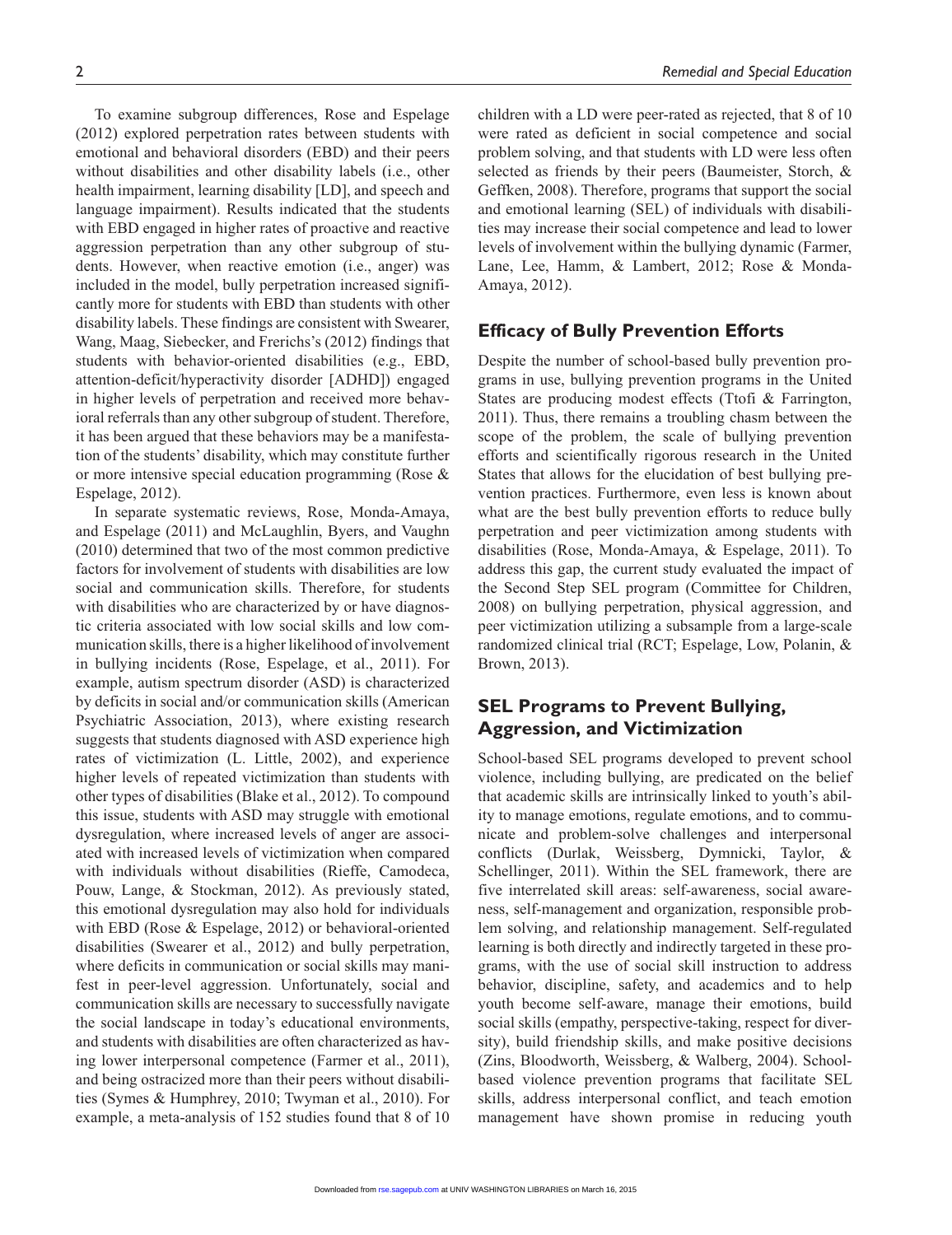violence and disruptive behaviors in classrooms (Wilson & Lipsey, 2007). Many of these social-emotional and socialcognitive intervention programs target risk and protective factors that have consistently been associated with aggression, bullying, and victimization in cross-sectional and longitudinal studies (Espelage, Basile, & Hamburger, 2012; Espelage, Holt, & Henkel, 2003). Given that these risk factors are particularly relevant to students with disabilities (Elias, 2004; Rose & Monda-Amaya, 2012), there is reason to believe that SEL programs hold promise for reducing bullying and peer victimization for this population.

Research support for SEL programs is growing. A metaanalysis including 213 SEL-based programs found that if a school implements a quality SEL curriculum, they can expect more socially appropriate student behavior and an 11 percentile increase in academic test scores in comparison with schools without SEL programming (Durlak et al., 2011). Studies demonstrate that students exposed to SEL activities feel safer and more connected to school and academics, build work habits in addition to social skills, and build stronger relationships with peers and teachers (Zins et al., 2004). Several RCTs of bullying prevention programs (based on the SEL framework) have found significant reductions in teacher-reported physical bullying (Brown, Low, Smith, & Haggerty, 2011) and self-reported physical aggression (Espelage et al., 2013); however, no RCT has been conducted with students with disabilities. Thus, this study addresses a major failure of prevention science to attend to the potential impact of SEL programs on aggression and victimization experienced by students with disabilities.

## **Second Step: Student Success Through Prevention (SS-SSTP) Middle School Program**

The SS-SSTP program (Committee for Children, 2008) includes direct instruction in risk and protective factors linked to aggression and violence, including empathy training, emotion regulation, communication skills, and problem-solving strategies. There exists a large research base supporting the inclusion of these risk and protective factors targeted through the social-emotional framework to reduce aggression (for a review, see Espelage, Low, Polanin, & Brown, in press).

#### *Bullying Prevention*

The SS-SSTP curriculum includes two lessons focused specifically on bullying, and these lessons are not introduced until youth are exposed to empathy and communication training. This allows youth to learn how to work with each other in dyads and groups to maximize the impact of the lessons that focus on recognizing and responding to bullying and creating class rules. Of note, classroom rules around bullying were a component of programs in the Ttofi and Farrington (2011) meta-analysis that produced significant effect sizes. In the seventh- and eighth-grade curriculum, youth not only review the components of bullying and how to respond but are also encouraged to learn ways by which to intervene to help others as "allies." Again, a recent metaanalysis supports this practice of using a direct approach to address barriers to helping others and then teaching and role-playing strategies of effective bystander intervention

#### *Instructional Practices*

(Polanin, Espelage, & Pigott, 2012).

Successful prevention curricula include a wide range of instructional practices, from direct instruction, group discussions, reflection opportunities, and role-plays (Evans & Bosworth, 1997; Tobler & Stratton, 1997). Thus, the SS-SSTP lessons are scripted and highly interactive, incorporating small group discussions and activities, class discussions, dyadic exercises, whole class instruction, and individual work. Lessons are supported through an accompanying DVD that contains media-rich content including topic-focused interviews with students and video demonstrations of skills. Indeed, video has been found to be one element of efficacious programs (Ttofi & Farrington, 2011). Drawing on Bandura's (1977) social learning theory, lessons are skills-based and students receive cueing, coaching, and suggestions for improvement on their performance. Lessons are supplemented by homework that reinforces the instruction, extension activities, academic integration lessons, and videos, which are practices that are associated with greater skill acquisition (Bosworth & Sailes, 1993; Dusenbury & Weissberg, 1998). The use of group and collaborative work also leads to increased skill acquisition by allowing students to practice new skills in an environment of positive peer support (Hansen, Nangle, & Kathryn, 1998). Optional "transfer of training" events in which the teacher connects the lessons to events of the day, reinforces students for displaying the skills acquired, identifies natural reinforcement when it occurs, and asks students whether they used specific skills during the day's events.

#### **Current Study**

Given the lack of systematic evaluations of SEL programs to address aggression and victimization among students with disabilities, and the overlap with disability status and identified risk factors, this study sought to evaluate the effectiveness of an evidence-based SEL program for reducing bullying, physical aggression, and victimization among this population of students. Based on foundational literature and potential effectiveness of SEL programs, the following hypotheses were tested: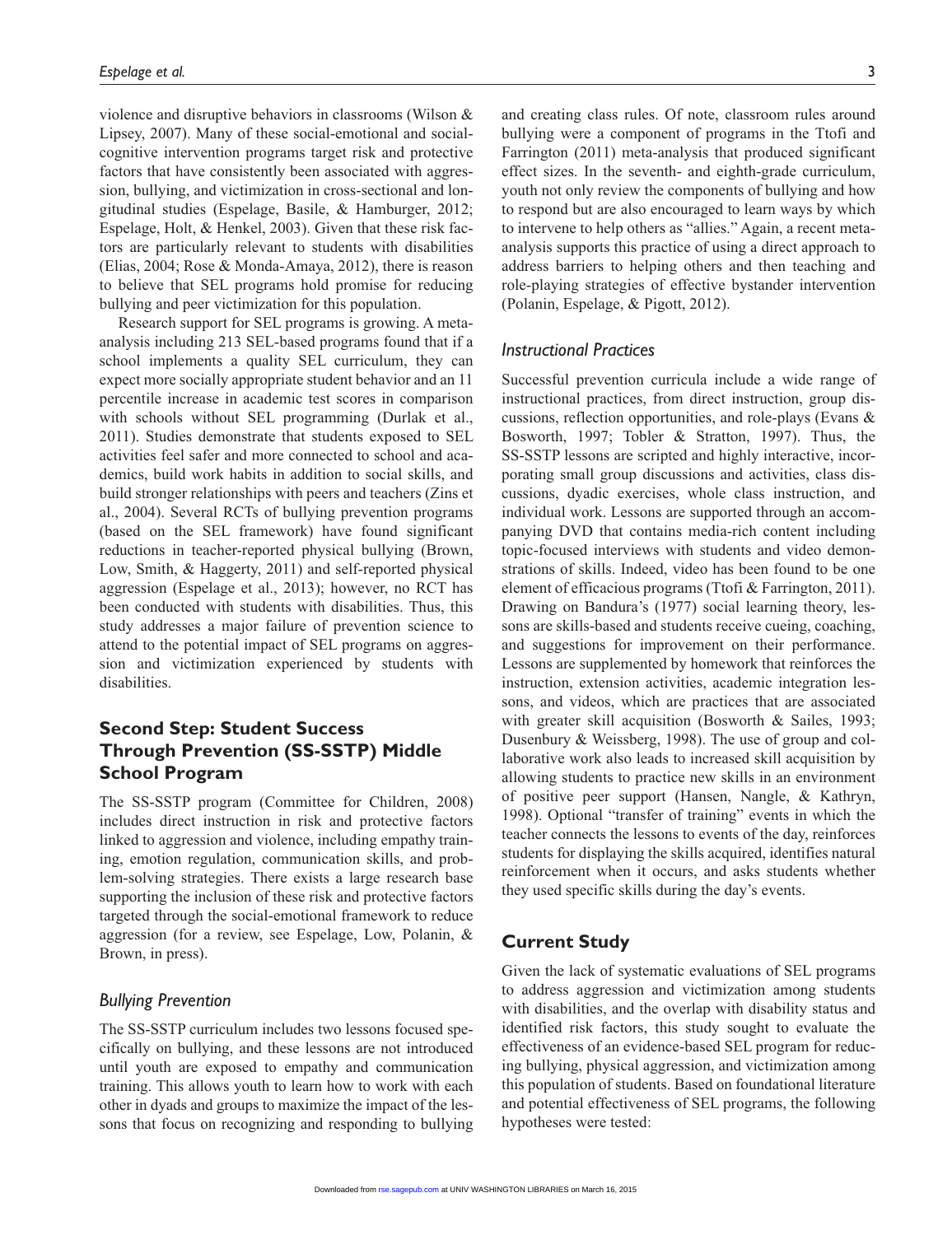**Hypothesis 1:** Students with disabilities who receive SEL programming will report lower levels of bullying over time in comparison with their peers in the control condition.

**Hypothesis 2:** Students with disabilities who receive SEL programming will report lower levels of victimization over time in comparison with their peers in the control condition.

**Hypothesis 3:** Students with disabilities who receive SEL programming will report lower levels of physical fighting over time in comparison with their peers in the control condition.

## **Method**

#### *Participants*

The sample for this study consisted of sixth-grade students (at baseline) with disabilities in two of five school districts that were participating in a large-scale RCT of a middle school SEL curriculum (see Espelage et al., 2013, for more information). The larger project used a nested longitudinal cohort design (only sixth-graders enrolled prior to intervention), randomly assigning schools to condition (i.e., intervention or control). The schools were matched on a number of covariates prior to random assignment (e.g., student enrollment, percentage of eligible free/reduced lunch, percentage of students whose primary language was not English); we used a random number table to assign schools to conditions.

Disability data were available for a total of 123 students across 12 schools in two school districts in the Midwest United States (see Table 1). Any student labeled with a disability was selected for inclusion, regardless of disability type; 47 students were in intervention schools, and 76 were in control schools. Fifty-three percent of the sample were female; 65% were 11 years of age, and 35% were 12 years of age; 31% of sample identified as White, 53% identified as African American, 6% Hispanic, and 10% as biracial. No significant differences were found between students in the intervention versus control conditions on demographic variables (see Table 1).

Thus, we concluded that the two conditions' participants were equivalent prior to the start of the intervention.

#### *Intervention Condition: Second Step Curriculum*

The program is composed of 15 lessons at Grade 6 and 13 lessons at Grades 7 and 8. In Grade 6, five lessons focus on empathy and communication (e.g., working in groups, disagreeing respectfully, being assertive), 2 lessons on bullying, 3 lessons on emotion regulation (e.g., coping with stress), 2 lessons on problem solving, and 4 lessons on substance abuse prevention. In Grades 7 and 8, four lessons focus on empathy and communication, 3 lessons on bullying

(e.g., cyberbullying, sexual harassment), 2 lessons on emotion regulation, 2 lessons on problem solving or goal setting, and 2 lessons on substance abuse prevention. Lessons are delivered in one 50-min or two 25-min classroom sessions, taught weekly or semi-weekly throughout the school year. Teachers implemented the lessons in this study. Teachers completed a 4-hr training session that covered not only the curriculum and its delivery but also an introduction to child developmental stages as related to targeted skills and a background on bullying research.

## **Control Condition: Stories of Us Curriculum**

Control schools were provided with one copy of the *P3: Stories of Us—Bullying program* (Faull, Swearer, Jimerson, & Espelage, 2008). P3 is composed of two films and educational resources for supporting students, educators, and the broader community in addressing the problem of bullying in schools. We selected this program for the control schools to offer them something as they waited for 3 years to receive the Second Step curriculum. This middle school classroom resource is designed to help students and teachers develop effective strategies to enhance awareness, understanding, and reduce bullying behaviors among students. None of the control schools in the subsample analyzed here adopted the P3R curriculum.

## *Procedure*

*Parental consent.* A waiver of active (passive) parental consent was approved by the university institutional review board for the 12 schools. Parents of all sixth grade students enrolled in all participating schools were sent letters informing them about the purpose of the study. Several meetings were held to inform parents of the study in each community. In the early fall 2009, investigators attended Parent–Teacher conference meetings and staff meetings, and the study was announced in school newsletters and emails from the principals. Parents were asked to sign the form and return it only if they were unwilling to have their child participate in the investigation. At the beginning of each survey administration, teachers removed students from the room if they were not allowed to participate, and researchers also reminded students that they should not complete the survey if their parents had returned the form. An 86% participation rate was achieved in schools in the analyses reported here. Students were asked to consent to participate in the study through an assent procedure included on the coversheet of the survey.

*Survey administration.* At each wave of data collection, six trained research assistants, the primary researcher, and a faculty member collected the data. At least two of these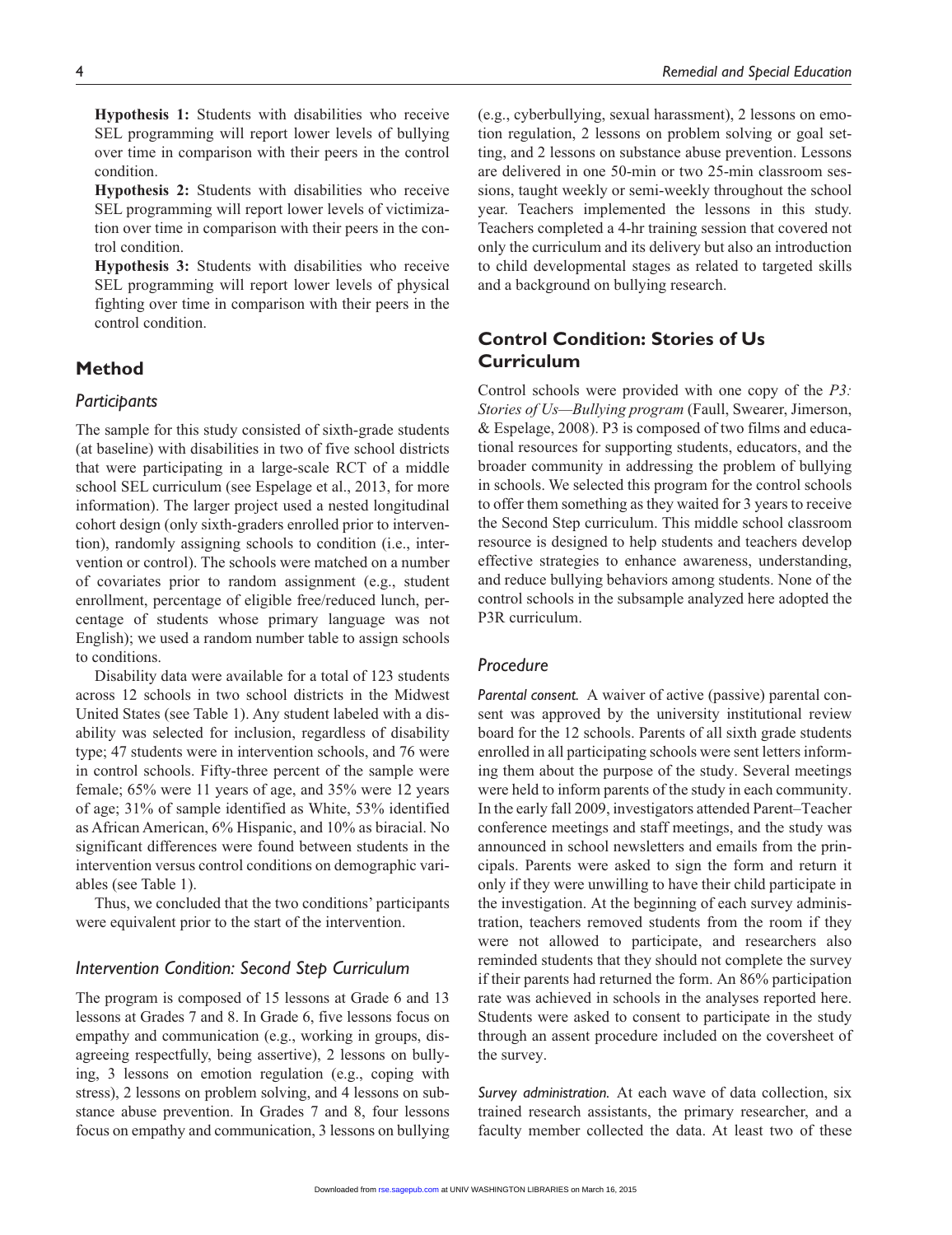|  |  | Table I. Descriptive Statistics (Percentages). |  |  |  |
|--|--|------------------------------------------------|--|--|--|
|--|--|------------------------------------------------|--|--|--|

| Variable                     | Intervention | Control     | $\chi^2$ ( <i>p</i> value) |
|------------------------------|--------------|-------------|----------------------------|
| n                            | 47           | 76          |                            |
| Gender                       |              |             | 0.71(0.39)                 |
| Male                         | 61.7         | 53.9        |                            |
| Female                       | 38.3         | 46.1        |                            |
| Age                          |              |             | 0.04(.95)                  |
| $\mathbf{1}$                 | 65.2         | 65.8        |                            |
| 12                           | 34.8         | 34.2        |                            |
| Race                         |              |             | 7.78(.10)                  |
| African American             | 53.2         | 52.6        |                            |
| Asian                        | 4.3          | $\mathbf 0$ |                            |
| <b>Biracial</b>              | 2.1          | 14.5        |                            |
| Hispanic                     | 2.1          | 6.6         |                            |
| White                        | 38.3         | 26.3        |                            |
| Mother's education           |              |             | 3.84(.57)                  |
| Less than high school        | 14.6         | 9.5         |                            |
| High school graduate         | 31.7         | 39.2        |                            |
| Some college                 | 19.5         | 20.3        |                            |
| College graduate             | 17.1         | 20.3        |                            |
| Graduate school+             | 17.1         | 10.9        |                            |
| Type of disability           |              |             | 9.43(.09)                  |
| Cognitive disability         | 15.6         | 6.6         |                            |
| Emotional disability         | 6.2          | 2.6         |                            |
| Health impairment            | 12.5         | 6.6         |                            |
| Multiple disabilities        | 3.1          | 0           |                            |
| Specific learning disability | 46.9         | 47.4        |                            |
| Speech/language impairment   | 15.6         | 36.8        |                            |
| Grades                       |              |             | 2.50(.87)                  |
| Mostly As                    | 31.3         | 21.0        |                            |
| Most As and Bs               | 34.4         | 48.4        |                            |
| Most Bs                      | 3.1          | 3.2         |                            |
| Most Bs and Cs               | 15.6         | 14.5        |                            |
| Mostly Cs                    | 3.1          | 4.8         |                            |
| Mostly Cs and Ds             | 9.4          | 6.5         |                            |
| Mostly Ds and Fs             | 3.1          | 1.6         |                            |

individuals administered surveys to classes ranging in size from 10 to 25 students. The research assistants first informed students about the general nature of the investigation. Students were then given survey packets and the survey was read aloud to them. It took students approximately 40 min to complete the survey: Fall 2010 (T1), Spring 2011 (T2), Spring 2012 (T3), and Spring 2013 (T4). T1 represented the baseline survey prior to implementation of the program.

#### *Measures*

The survey included four pertinent sections to this project: demographics, verbal/relational bullying perpetration, peer victimization, and physical aggression. The demographic section collected student information on age, gender, ethnicity, grades, and mother's education. Disability data were obtained from the school districts, where the diagnoses were based on the legally identified disability category in accordance to the Individuals With Disabilities Education Improvement Act (2004) and state regulations, and, therefore, was not assessed on the student surveys.

*Bullying perpetration.* The nine-item *Illinois Bully Scale* (Espelage & Holt, 2001) assesses the frequency of bullying at school. Students are asked how often in the past 30 days they did the following to other students at school: teased other students, upset other students for the fun of it, excluded others from their group of friends, helped harass other students, and threatened to hit or hurt another student. Response options include "Never," "1 or 2 times," "3 or 4 times," "5 or 6 times," and "7 or more times." The construct validity of this scale has been supported via exploratory and confirmatory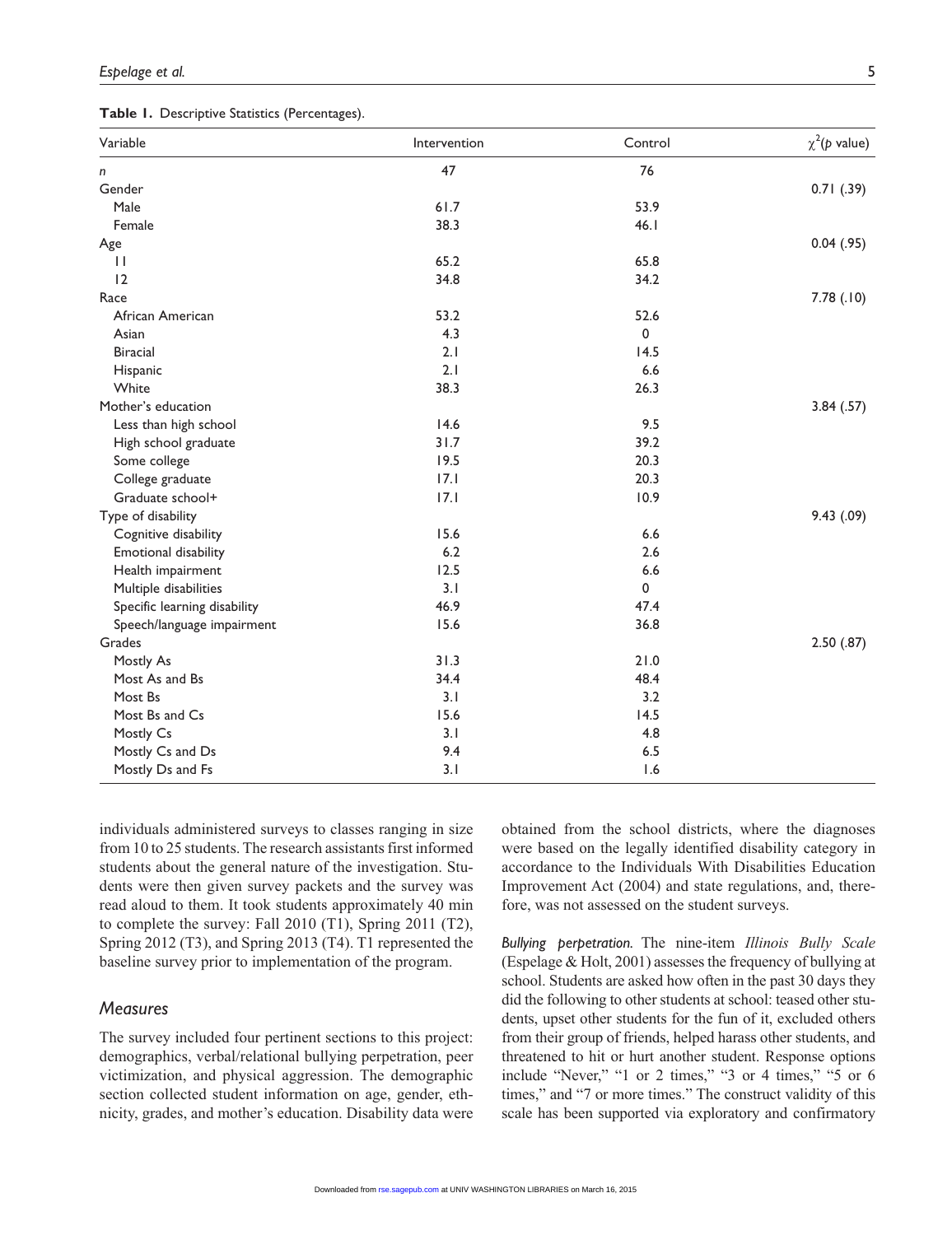| Variable                   | Intervention |             |            |            | Control                   |            |            |            |
|----------------------------|--------------|-------------|------------|------------|---------------------------|------------|------------|------------|
|                            |              |             |            | Τ4         |                           |            |            | T4         |
| <b>Bully perpetration</b>  | 0.45(0.60)   | 0.32(0.54)  | 0.20(0.64) |            | $0.36(0.62)$ $0.59(0.70)$ | 0.42(0.62) | 0.63(0.81) | 0.81(0.96) |
| <b>Bully victimization</b> | 1.08(1.13)   | 1.19(1.27)  | 0.92(1.53) | 1.02(1.46) | 1.15(1.26)                | 1.06(1.23) | 1.14(1.53) | 1.29(1.64) |
| Physical aggression        | 0.69(0.82)   | 0.40 (0.69) | 0.54(0.77) | 0.54(0.80) | 0.97(1.05)                | 0.91(0.94) | 1.06(1.12) | 1.10(1.20) |

**Table 2.** Means and Standard Deviations of Outcomes for Intervention and Control Conditions.

*Note.* Intervention  $n = 32$ , Control  $n = 76$ ; T1–T4 = Time 1–Time 4; Number in parentheses is the standard deviation.

factor analysis (Espelage & Holt, 2001). Factor loadings in the development sample for these items ranged from .52 to .75, and this factor accounted for 31% of the variance in the factor analysis (Espelage & Holt, 2001). Higher scores indicated more self-reported bullying behaviors. The scale correlated moderately with the *Youth Self-Report Aggression Scale* ( $r = .65$ ; Achenbach, 1991), suggesting that it was somewhat unique from general aggression. Concurrent validity of this scale was established with significant correlations with peer nominations of bullying (Espelage et al., 2003). More specifically, students who reported the highest level of bully perpetration on the scale received significantly more bullying nominations ( $M = 3.50$ ,  $SD = 6.50$ ) from their peers than students who did not self-report high levels of bullying perpetration  $(M = .98; SD = 1.10; Espel$ age et al., 2003). This scale was not significantly correlated with the *Illinois Victimization Scale* (*r* = .12), and thus provided evidence of discriminant validity (Espelage et al., 2003). Cronbach's alpha coefficients were .76, .77, .78, and .84 for each of the four waves of data collection in this study.

*Peer victimization.* The four-item *University of Illinois Victimization Scale* (Espelage & Holt, 2001) assesses victimization from peers. Students are asked how often the following have happened to them in the past 30 days: "Other students called me names"; "Other students made fun of me"; "Other students picked on me"; and "I got hit and pushed by other students." Response options are "Never," " $1$  or  $2$  times," " $3$  or  $4$  times," " $5$  or  $6$  times," and " $7$  or more times." The construct validity of this scale has been supported and scores have converged with peer nominations of victimization (Espelage & Holt, 2001). Higher scores indicate more self-reported victimization. Cronbach's alpha coefficients were .87, .92, .93, and .91 for each of the four waves of data collection in this study.

*Fighting perpetration.* The four-item, *University of Illinois Fighting Scale* (UIFS; Espelage & Holt, 2001) assesses physical fighting behavior (e.g., I got in a physical fight; I fought students I could easily beat) the respondent engaged in over the past 30 days. Response options include "Never," " $1$  or  $2$  times," " $3$  or  $4$  times," " $5$  or  $6$  times," and " $7$  or more

times." The Fighting Scale had a low correlation with the Victimization Scale  $(r = .21)$  and was only moderately correlated with the Bullying Scale  $(r = .58)$ , providing evidence of discriminant validity (Espelage & Holt, 2001). Cronbach's alpha coefficients were .81, .75, .74, and .71 for each of the four waves of data collection in this study.

#### *Analysis*

*Missing data analysis.* We used a multiple imputation procedure to avoid biases from missing data. Any student with a survey completed at T1 was eligible for analysis. The imputation procedures were completed using SPSS Version 21 (IBM Corp., 2013), using the fully conditional specification Markov chain Monte Carlo (MCMC) maximum likelihood procedure. Enders (2010) recommended the replication and use of 10 complete data sets. The average, imputed means and standard deviations for each time point were provided in Table 2. In addition, we followed an intent-to-treat design where students were analyzed by their condition assignment instead of treatment actually received (R. J. A. Little & Rubin, 1987). This procedure provides "practical utility" of the intervention (R. J. A. Little & Yau, 1996, p. 1324) while allowing for the use of all individuals included in the intervention, so long as they are measured at T1.

*Statistical analysis.* We estimated a linear mixed growth model where students' survey scores were nested within the individual students. Due to sample size restrictions, we were unable to fit the original, three-level analytical model and, instead, estimated a two-level model. Following the logic described by Raudenbush and Bryk (2002), we estimate the Level-1 model:

$$
Y_{ti} = \pi_{0i} + \pi_{1i} \times \text{Time}_{ti} + e_{ti},
$$

where  $Y_i$  represented the outcome scale score at time  $t$  for person *i*,  $\pi_{0i}$  represented the intercept of person *i*,  $\pi_{1i} \times \text{Time}_{ti}$ was the relationship of the time variable (coded  $0-3$ ) to the outcome, and  $e_{ti}$  was the independent and normally distributed error term. Both the intercept and time variables were allowed to vary across individuals as a function of the Level-2 model, namely,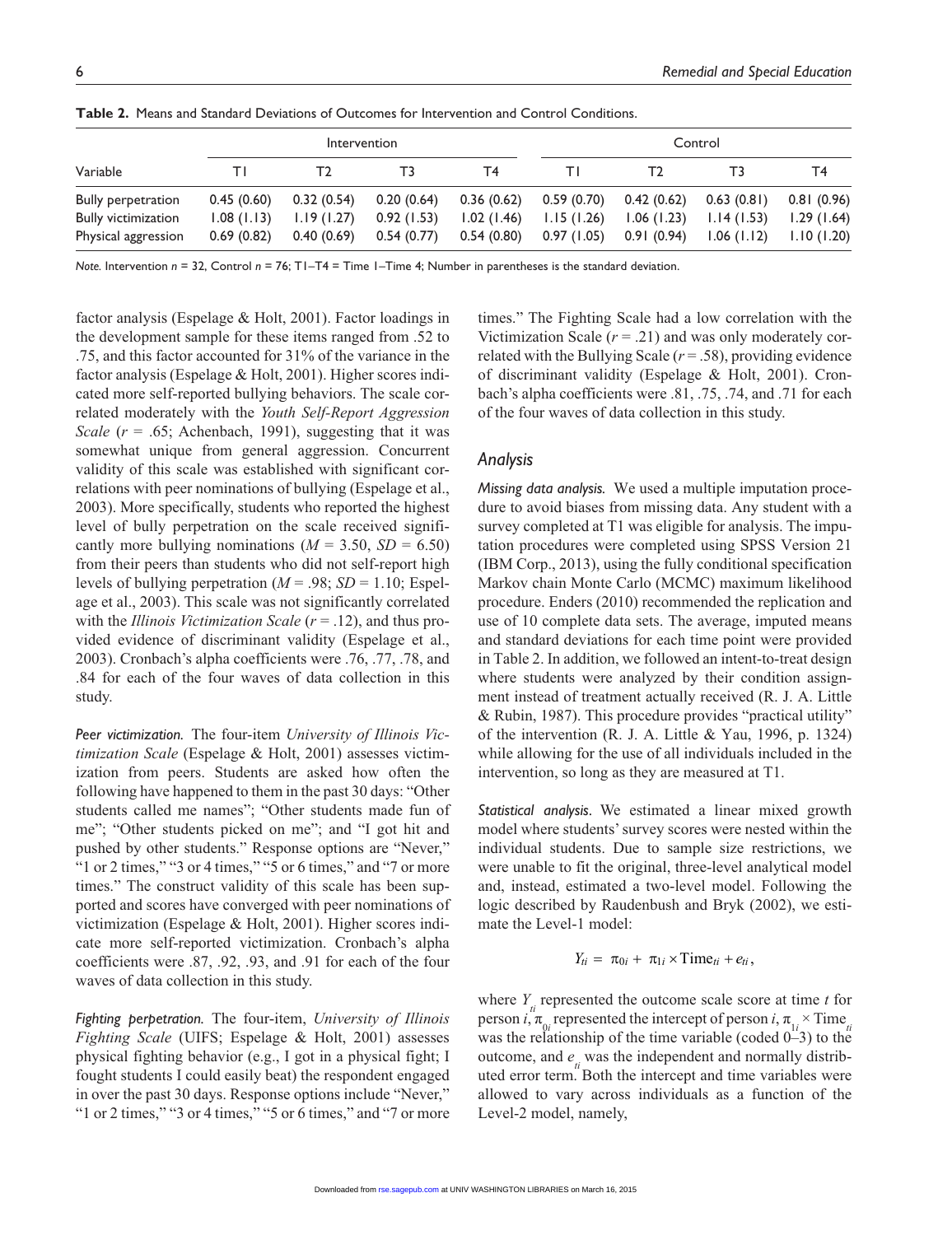**Table 3.** Multilevel Modeling Results for Outcomes (*N* = 123).

|                      | <b>Bully perpetration</b> |                  | <b>Bully victimization</b> |                 | Physical aggression |                 |  |
|----------------------|---------------------------|------------------|----------------------------|-----------------|---------------------|-----------------|--|
| <b>Fixed effects</b> | $\beta$ (SE)              | 95% CI           | $\beta$ (SE)               | 95% CI          | $\beta$ (SE)        | 95% CI          |  |
| Intercept            | $-0.42(0.76)$             | $[-1.92, 1.08]$  | $-0.61(1.39)$              | $[-3.33, 2.10]$ | $-1.75(1.10)$       | $[-3.9, 0.4]$   |  |
| Time                 | 0.17(0.37)                | $[-0.58, 0.92]$  | 0.72(0.75)                 | $[-0.79, 2.23]$ | 0.59(0.52)          | $[-0.46, 1.64]$ |  |
| Gender               | $-0.02(0.12)$             | $[-0.26, 0.22]$  | $-0.03(0.22)$              | $[-0.45, 0.39]$ | 0.17(0.18)          | $[-0.19, 0.53]$ |  |
| White                | $0.33(0.13)*$             | [0.07, 0.59]     | 0.10(0.24)                 | $[-0.37, 0.57]$ | $0.79$ $(.19)*$     | [0.42, 1.15]    |  |
| Hispanic             | 0.22(0.26)                | $[-0.29, 0.74]$  | $0.97(0.46)$ *             | [0.05, 1.88]    | 0.52(0.36)          | $[-0.19, 1.23]$ |  |
| Asian                | 0.46(0.66)                | $[-0.84, 1.76]$  | 0.71(1.19)                 | $[-1.63, 3.05]$ | 1.36(0.94)          | $[-0.50, 3.21]$ |  |
| <b>Biracial</b>      | 0.05(0.21)                | $[-0.37, 0.47]$  | 0.14(0.38)                 | $[-0.61, 0.88]$ | 0.35(0.31)          | $[-0.26, 0.95]$ |  |
| Age                  | $-0.06(0.13)$             | $[-0.31, 0.19]$  | $-0.09(0.23)$              | $[-0.54, 0.36]$ | $-0.20(0.18)$       | $[-0.55, 0.15]$ |  |
| Condition            | 0.02(0.13)                | $[-0.22, 0.27]$  | 0.05(0.22)                 | $[-0.39, 0.49]$ | $-0.14(0.18)$       | $[-0.49, 0.21]$ |  |
| Time × Male          | 0.02(0.05)                | $[-0.09, 0.13]$  | $-0.17(0.11)$              | $[-0.40, 0.06]$ | $-0.03(0.07)$       | $[-0.17, 0.12]$ |  |
| Time × White         | 0.02(0.06)                | $[-0.11, 0.14]$  | $-0.07(0.12)$              | $[-0.30, 0.17]$ | $-0.01(0.07)$       | $[-0.14, 0.13]$ |  |
| Time × Hispanic      | $-0.02(0.13)$             | $[-0.26, 0.26]$  | $-0.39(0.23)$              | $[-0.84, 0.06]$ | $-0.07$ (.17)       | $[-0.40, 0.27]$ |  |
| Time × Asian         | $-0.09(0.3)$              | $[-0.69, 0.5]$   | $-0.08(0.57)$              | $[-1.21, 1.04]$ | $-0.38(0.39)$       | $[-1.17, 0.41]$ |  |
| Time × Biracial      | $-0.01(0.14)$             | $[-0.29, 0.28]$  | $-0.06(0.25)$              | $[-0.58, 0.46]$ | $-0.09(0.18)$       | $[-0.47, 0.29]$ |  |
| Time × Age           | $-0.02(0.05)$             | $[-0.12, 0.09]$  | $-0.08(0.10)$              | $[-0.28, 0.11]$ | 0.02(0.07)          | $[-0.12, 0.16]$ |  |
| Time × Condition     | $-0.15(0.07)^*$           | $[-0.28, -0.02]$ | $-0.04(0.11)$              | $[-0.27, 0.18]$ | $-0.13(0.07)$       | $[-0.28, 0.02]$ |  |
| Random effects       | Variance (SE)             | 95% CI           | Variance (SE)              | 95% CI          | Variance (SE)       | 95% CI          |  |
| Time 1               | 0.27(0.08)                | [0.11, 0.42]     | 0.62(0.17)                 | [0.27, 0.97]    | 0.47(0.12)          | [0.22, 0.73]    |  |
| Time 2               | 0.28(0.08)                | [0.11, 0.44]     | 0.92(0.26)                 | [0.39, 1.45]    | 0.41(0.09)          | [0.24, 0.58]    |  |
| Time 3               | 0.35(0.14)                | [0.06, 0.64]     | 1.66(0.49)                 | [0.62, 2.70]    | 0.32(0.10)          | [0.12, 0.53]    |  |
| Time 4               | 0.40(0.15)                | [0.09, 0.72]     | 1.81(0.70)                 | [0.30, 3.32]    | 0.45(0.14)          | [0.15, 0.74]    |  |
| Intercept            | 0.27(0.08)                | [0.07, 0.36]     | 0.83(0.19)                 | [0.45, 1.20]    | 0.47(0.11)          | [0.26, 0.70]    |  |

*Note.* Time (0 = Time 1, 1 = Time 2, 2 = Time 3, 3 = Time 4); Gender (0 = Female, 1 = Male); Race, African American is reference group; Age (0 = 12,  $1 = 11$ ); Condition (0 = Control, 1 = Intervention). CI = confidence interval.  $*_{p}$  < .05.

- $\pi_{0i} = \beta_{00} + \beta_{01} \times \text{Male} + \beta_{02} \times \text{White} + \beta_{03} \times \text{Hispanic}$ +  $\beta_{04} \times$  Asian +  $\beta_{05} \times$  Biracial +  $\beta_{06} \times$  Age +  $\beta_{07}$  × Intervention +  $r_{0i}$ ,
	- $\pi_{1i} = \beta_{10} + \beta_{11} \times \text{Male} + \beta_{12} \times \text{White} + \beta_{13} \times \text{Hispanic} +$  $\beta_{14} \times \text{Asian} + \beta_{15} \times \text{Biracial} + \beta_{16} \times \text{Age} +$  $\beta_{17} \times$  Intervention +  $r_{1i}$ ,

where female, African American, and control condition represented the reference groups. Age was grand meancentered. The error term  $r_{1i}$  was allowed to be estimated at each time point, whereas a common variance was assumed for  $r_{0i}$ . The  $\beta_{17}$  × Intervention coefficient was our primary interest, testing the difference between the intervention and control group slopes. To test for appropriate model fit, we estimated the deviance statistic across an alternative random effects covariance structures, the identity structure. A likelihood-ratio test was used for the comparison procedure. A measure of the  $R^2$  was also provided (Snijders & Bosker, 2012). We calculated an effect size for the difference in linear growth slopes (i.e., δ) following Raudenbush and Xiao-Feng (2001). All analyses were conducted using SPSS

Version 21 (IBM Corp., 2013). The plot was created using the R package ggplot2 (Wickham, 2009).

## **Results**

#### *Bully Perpetration*

The results of the linear growth model indicated a significant intervention effect (β<sub>17</sub> = −.15, *SE* = .07, *p* < .05; see Table 3). Compared with students in the control condition, intervention students' bullying perpetration scale scores significantly decreased across the four waves ( $\delta = -.20$ , 95% confidence interval [CI] = [−.38, −.03]). To visualize this trend, a line plot depicting the conditions is shown in Figure 1. None of the other Time  $\times$  Student characteristic interactions were significant. One other significant variable was found for this outcome: Compared with African American students, White students were significantly more likely to endorse bullying perpetration ( $\beta_{02} = .33$ , *SE* = .13,  $p < .01$ ).

To test model fit, we estimated the model using an alternative random effects covariance structure. The hypothesized model allowed for a variance component to be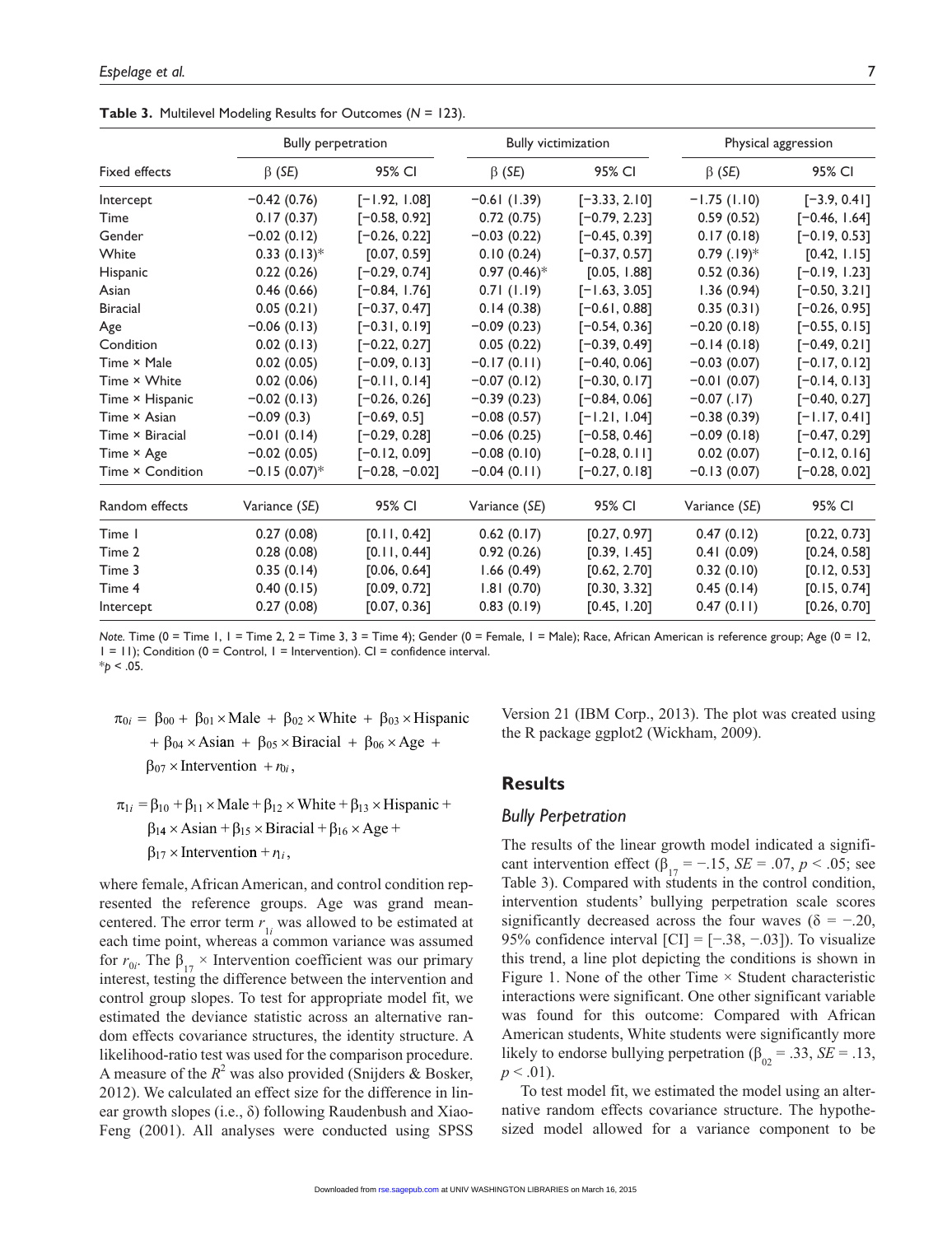

**Figure 1.** Bully perpetration across time points for intervention and control conditions. *Note.* Shaded lines represent the 95% confidence interval.

estimated at each time point. The constrained model, where the variance component was equivalent at each time point, yielded significantly worse model fit ( $\chi^2$  = 23.43, *df* = 3, *p* < .01). The final model accounted for 9.5% of the variance at Level 2.

## *Bully Victimization*

The results of the model revealed a non-significant intervention effect ( $\beta_{17} = -.04$ , SE = .11,  $p > .05$ ; see Table 3). The intervention and control students failed to show significant differences in slopes ( $\delta = -0.03$ , 95% CI = [-.19, .13]). The results revealed only one other significant effect for this model. Hispanic students, relative to African American students, endorsed bullying victimization at a significantly greater rate (β<sub>03</sub> = 1.04, *SE* = .45, *p* < .05). None of the other variables were statistically significant.

We again tested model fit by imposing an alternative random effects covariance structure. The results of this test revealed a significantly worse fitting model ( $\chi^2 = 33.35$ ,  $df = 3$ ,  $p < .01$ ). This model explained, not surprisingly, only 1.4% of the variance in the outcome at Level 2.

## *Physical Aggression*

A non-significant intervention effect was found for the physical aggression outcome (β<sub>17</sub> = −.13, *SE* = .07, *p* > .05). Students in the intervention condition did not differ from

students in the control condition with regard to slope value  $(\delta = -13, 95\% \text{ CI} = [-29, .03])$ . Again, only one other significant variable was yielded from the model. White students were significantly more likely to endorse physical aggression compared with African American students ( $β<sub>02</sub> =$ .79,  $SE = .18$ ,  $p < .01$ ). The other variables in the model failed to indicate statistical significance. Finally, model fit was tested by imposing an alternative covariance structure. The likelihood-ratio test results yielded a significantly worse fitting model ( $\chi^2$  = 9.25,  $df$  = 3,  $p$  < .05). The model accounted for 16.1% of the total variance in the outcome at Level 2.

## **Discussion**

Bullying involvement has become a notable concern for American youth. However, research suggests that students with disabilities are overrepresented within the bullying dynamic (Rose, Monda-Amaya, & Espelage, 2011). Evidence suggests that this overrepresentation may be attributed to social and communication skills deficits (McLaughlin et al., 2010), which are foundational skills taught in SEL program. Therefore, in this study, it was hypothesized that direct instruction in the areas of selfawareness, social awareness, self-management, problem solving, and relationship management would serve as a vehicle to reduce bullying, victimization, and fighting over time for students with disabilities.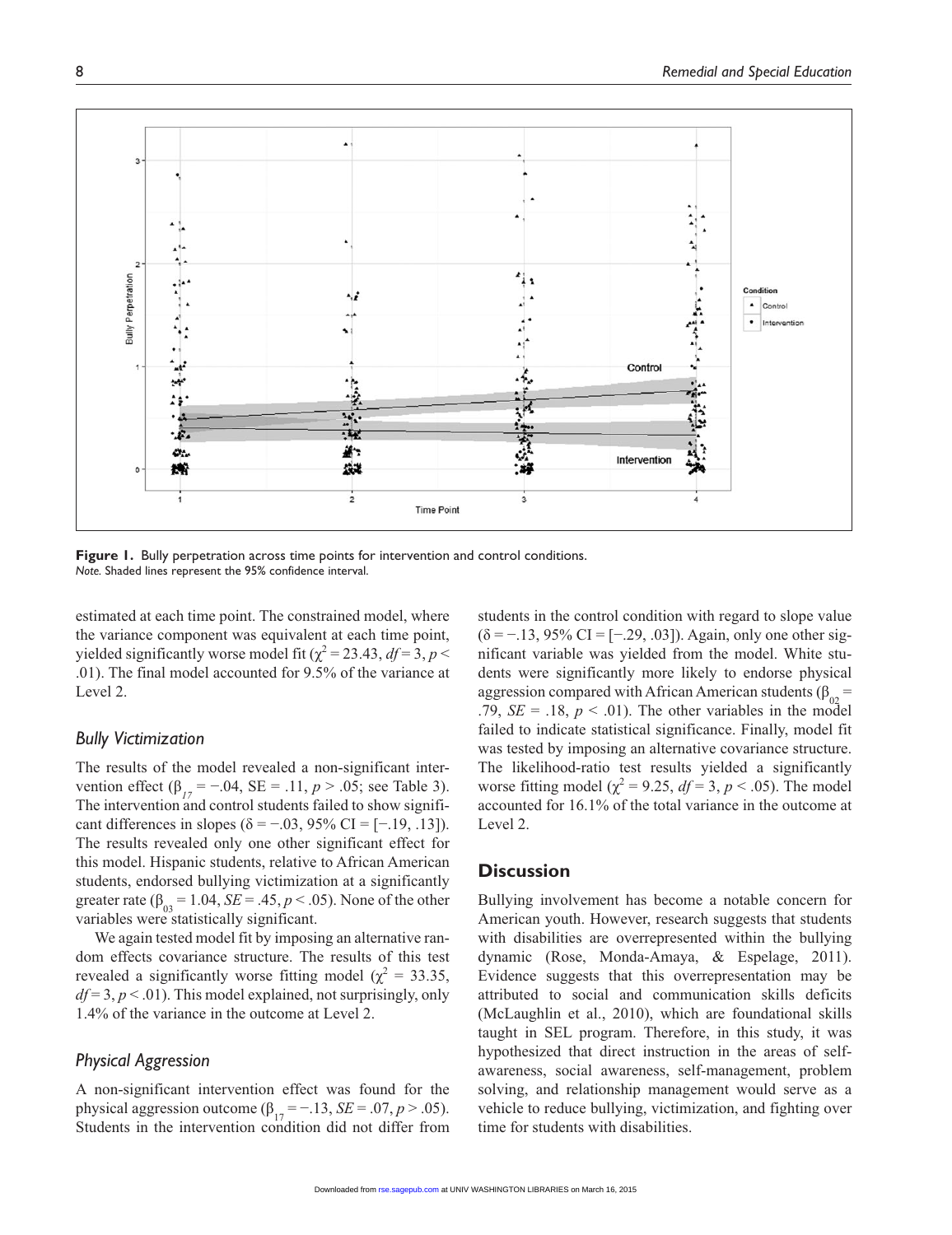Although no RCT has been conducted to assess the impact of SEL on bullying involvement for students with disabilities, existing literature in the area of social competence development supports the promise of SEL programs in reducing bullying among this population. For example, in the self-determination literature, students with disabilities who receive direct and systematic instruction in goal setting, self-advocacy, and responsible decision making report higher levels of self-determination than students with disabilities who do not receive direct instruction (Wehmeyer, Palmer, Shogren, Williams-Diehm, & Soukup, 2013). These findings extend to decades of research on self-management and students with disabilities (McDougall, 1998), where it has been established that the ability to effectively manage one's own behavior has been linked to increased academic completion and achievement (Falkenberg & Barbetta, 2013; Joseph et al., 2012), decreased behavioral problems (Briesch & Chafouleas, 2009), and increased social interactions (Koegel, Park, & Koegel, 2014). Therefore, our hypotheses that a SEL program would reduce bullying and aggression were grounded in the social foundation of bullying involvement, and decades of research on social development of students with disabilities.

## *Bullying*

The significant reduction in bullying perpetration among students with disabilities over this 3-year study is a notable finding because much of the existing literature suggests that students with disabilities are overrepresented as perpetrators within the bullying dynamic (McLaughlin et al., 2010; Rose, Espelage, et al., 2011). For example, Estell and colleagues (2009) determined that students with mild disabilities were more likely to be identified as perpetrators by their peers and teachers when compared with students without disabilities and students classified as academically gifted. However, perpetration is often separated by disability identification, where students with behavioral-oriented disabilities tend to engage in higher levels of peer aggression, or bullying, than their classmates without disabilities or other disability diagnoses (Rose & Espelage, 2012).

Although assessing the predictive and protective factors associated with bullying involvement among students with disabilities were beyond the scope of this study, it is conceivable that an interaction between disability identification and placement of services exists. More specifically, and as previously stated, students with behavioral-oriented disabilities (e.g., EBD, ADHD) engage in significantly more perpetration than their peers (Rose & Espelage, 2012). Rose and Espelage (2012) also argued that the proactive aggression may be a function or manifestation of the students' disabilities because higher levels of reactive emotion (i.e., anger) predicted higher levels of proactive aggression (i.e., bullying) for students with EBD. Therefore, the bullying

may be an aggressive reaction to social stimuli, where students with behavioral-oriented disabilities must be provided with skills to effectively regulate these emotions (Ho, Carter, & Stephenson, 2010; Kim & Deater-Deckard, 2011).

Unfortunately, the simple manifestation of behaviors may not encompass the entire explanation. More specifically, Rose and colleagues (2009) determined that students with disabilities who receive a majority of their educational services in a self-contained environment are twice as likely to engage in bullying behaviors when compared with their peers without disabilities and 1.3 times as likely to engage in bullying behaviors when compared with their peers in more inclusive environments. Consequently, this is a notable issue for students with behavioral-oriented disabilities, where 39.3% of students with behavioral disorders receive their educational services in restrictive environments (U.S. Department of Education, 2012). Although the function of restrictive environments is to allow for an intensive approach to providing academic and/or behavioral accommodations (Maggin, Wehby, Partin, Robertson, & Oliver, 2009), it is conceivable that a systematized homopholic structure (i.e., homophily hypothesis) is being established, where peer groups are constructed based on similarities, and these peer group structures play an integral role within the bullying dynamic (Hong & Espelage, 2012). For example, Estell and colleagues (2009) determined that student associations were important to the perception of roles, where students who associate with other students who are perceived as bullies, are also perceived as bullies. Given the potential interaction between disability label and placement of educational services, it is important to provide explicit instruction regarding SEL to reduce bullying among students with disabilities.

#### *Victimization*

In contrast to our original hypothesis, the intervention group did not report lower levels of victimization when compared with their peers in the control condition. Although this finding was unexpected, the explanation may be grounded in the inclusive practice literature. The majority of special education literature suggests that students with disabilities are overrepresented as victims (McLaughlin et al., 2010; Rose, Monda-Amaya, & Espelage, 2011). The prevalence rates range depending on measurement, identification of disability status, and definition of bullying (Blake et al., 2012); however, many studies report prevalence rates of victimization in excess of 50% for students with disabilities (Rose, Monda-Amaya, & Espelage, 2011). To compound this issue, there is a national push for inclusive practices, where more students are being educated in the general education environment, which may pose a risk for students who are not skilled in avoiding victimization (Rose & Monda-Amaya, 2012). Although inclusive practices are, in part,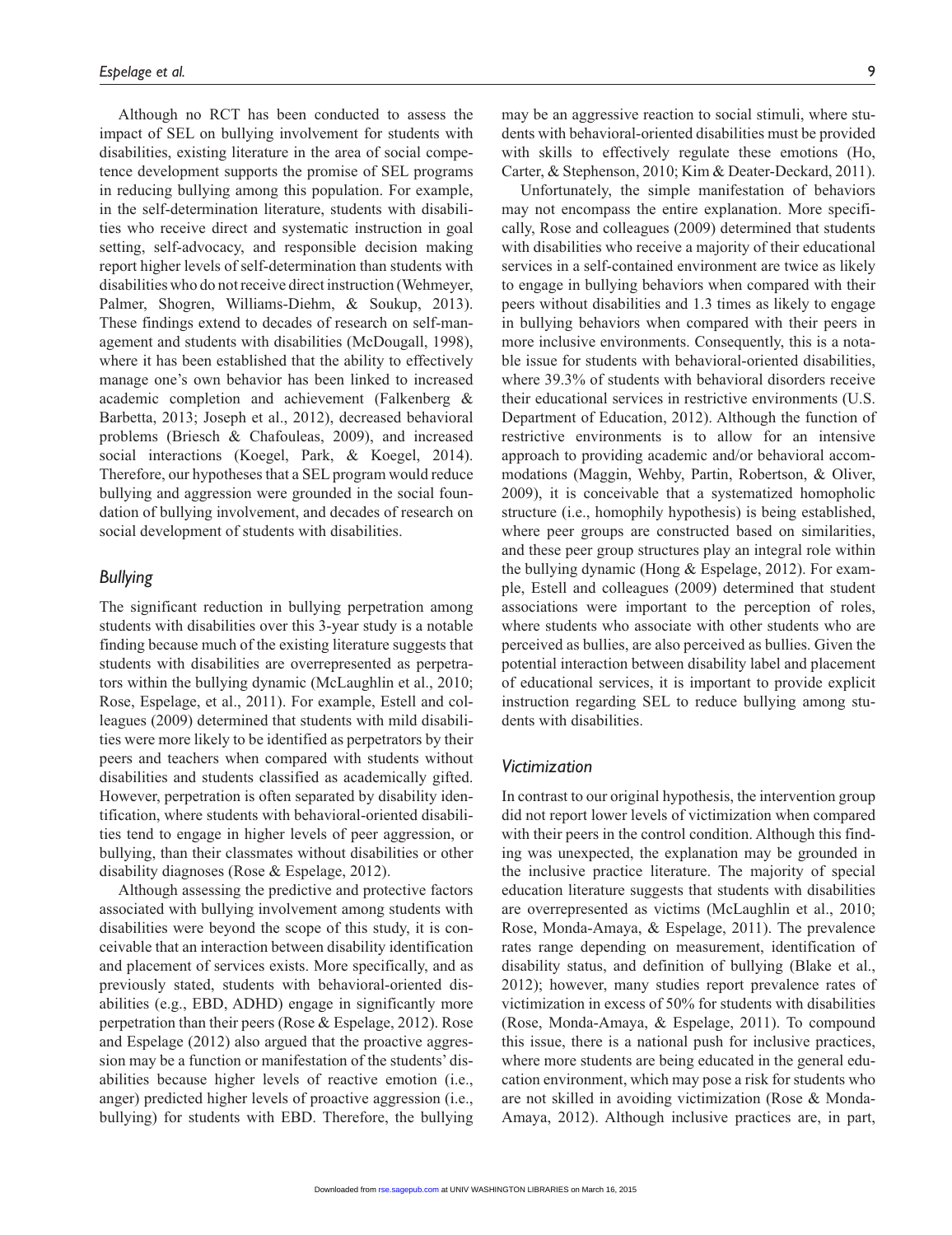designed to increase socialization between students with and without disabilities, if students are not fully integrated into a peer group, inclusive settings may exacerbate the victimization (Martlew & Hodson, 1991). In other words, even if bullying behaviors were reduced among this population of students, the reciprocal relationship between bullies and victims is not exclusive to students with disabilities, where this population may be reporting victimization from individuals without disabilities.

#### *Fighting*

Similar to victimization, fighting was also found to be nonsignificant between the intervention and control groups. This finding was unexpected given that significant reductions in fighting behaviors for the treatment group were found for fighting in the larger RCT from which this sample was drawn (Espelage et al., 2013). However, the differential treatment effect for bullying and fighting represents the difference between proactive and reactive aggression. More specifically, SEL programming allowed students with disabilities to be more reflective on proactive types of behaviors, while actively managing their own behaviors. This is consistent with previous research that suggests that with direct instruction, students with disabilities can successfully manage their own behaviors (Briesch & Chafouleas, 2009). However, fighting is typically a reactive behavior, where individuals may not have the immediate cognitive processing to avoid the immediate reaction without direct instruction (Rose, Espelage, Monda-Amaya, Shogren, & Aragon, 2013). More specifically, the reactive aggression, or fighting, may be a result of social information processing deficits, where students with disabilities may act too aggressively to non-threatening or non-aggressive stimuli (Burks, Laird, & Dodge, 1999; Sabornie, 1994), and may have greater difficulty with intrapersonal factors such as impulsivity, assertion, and self-control (Mayer & Leone, 2007). Therefore, the reactive physical aggression may be a manifestation of the individual's disability, which requires specific individualization on the students' Individualized Education Program (IEP; Rose & Espelage, 2012) to develop specific, functionbased interventions through the use of a functional analyses (Rose & Monda-Amaya, 2012). For example, high levels of reactive aggression may be maintained by external reinforcers that extend beyond a universal SEL program. More specifically, aggressive behaviors for individuals with disabilities may serve as a positive reinforcer if used to gain access to attention, activities, or tangibles; or as a negative reinforcer if used to escape or avoid attention, activities, or tangibles (May, 2011). In a systematic review of functional analyses, Beavers, Iwata, and Lerman (2013) determined that a majority of the studies that used functional analyses for aggressive behaviors found that aggression is maintained by social consequences. Therefore, to address high levels of aggressive behaviors among individuals with

disabilities, function-based interventions, above and beyond the universal SEL programming, should be implemented to address the antecedent events, removal of reinforcement, and/or differential reinforcement (Iwata & Worsdell, 2005).

#### *Limitations and Future Directions*

This study is not without limitations. First, the study sample of students with disabilities was relatively small and was drawn from a much larger RCT; however, securing disability data from the school districts was particularly challenging. Thus, the findings generalize to mid-sized urban districts in the Midwest. Second, the district did not provide data indicating the extent to which the students with disabilities received the SEL curriculum in self-contained classrooms or were exposed to the curriculum with other students without disabilities. It would be important in future clinical trials to assess where the students are provided the SEL instruction. Third, only self-report student data were collected given that the larger RCT was conducted with 36 middle schools comprising over 3,600 students. Budget constraints precluded the use of teacher report or the collection of observational data. Future research should develop unobtrusive, efficient, and cost-effective methods of collecting data beyond self-report. Peer nominations are often proposed as an additional form of data to track changes in bullying and aggression, however, the middle schools in this study were very large and peer nominations become a less viable option as the peer networks extend beyond an individual classroom. Finally, because of the small sample size, analyses were not conducted at the school level. It should be noted, however, that this study did demonstrate a reduction in bully perpetration through the use of SEL programming, which is extremely promising, and should prompt future clinical trials to be replicated and extend the findings.

#### **Authors' Note**

Opinions expressed herein do not necessarily reflect those of the Centers for Disease Control and Prevention, or related offices within.

#### **Declaration of Conflicting Interests**

The author(s) declared no potential conflicts of interest with respect to the research, authorship, and/or publication of this article.

#### **Funding**

The author(s) disclosed receipt of the following financial support for the research, authorship, and/or publication of this article: Research for the current study was supported by the Centers for Disease Control and Prevention (1U01/CE001677) to Dorothy Espelage (PI) at the University of Illinois at Urbana-Champaign. Polanin was funded by the Institute of Educational Sciences Postdoctoral Training Grant R305B100016.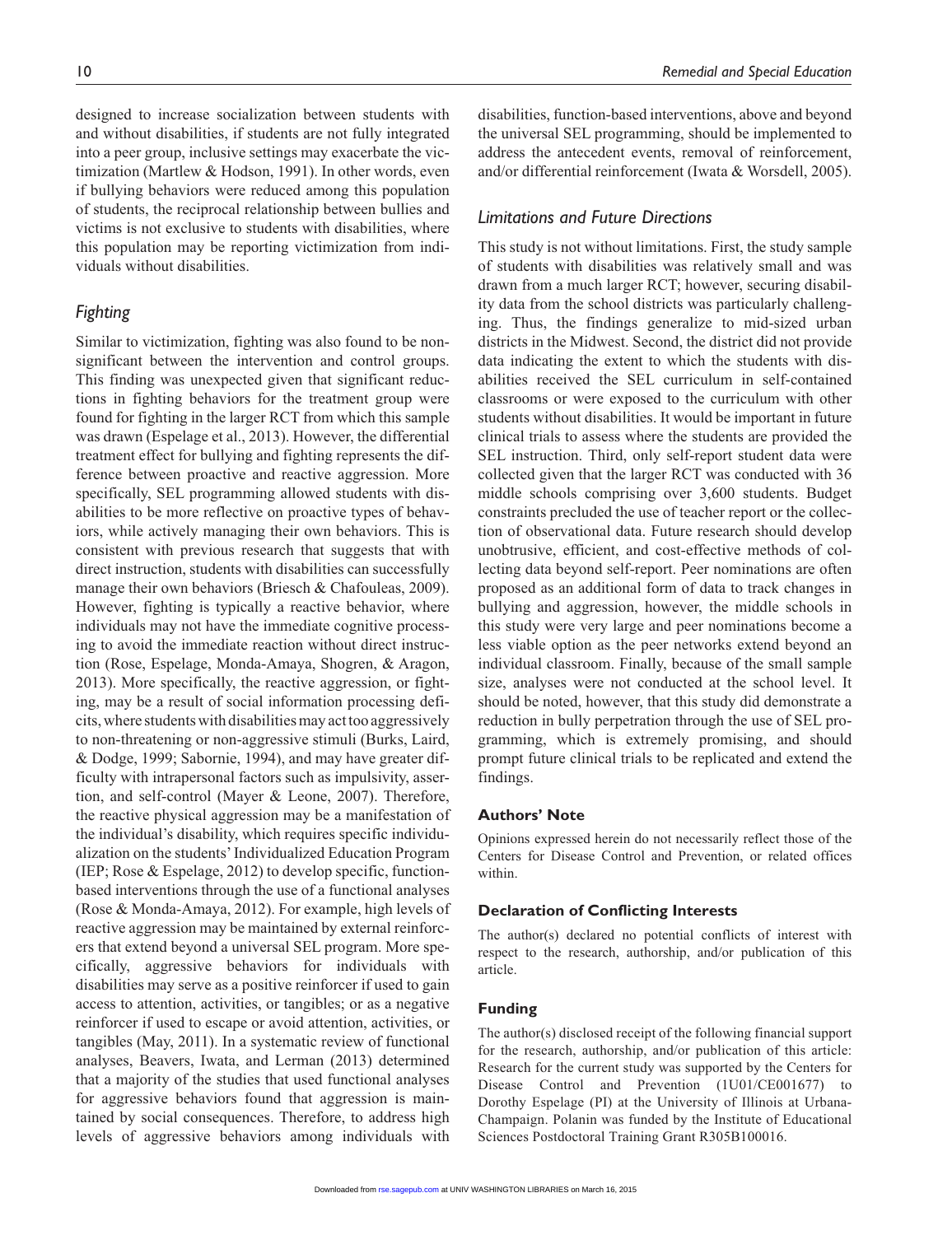#### **References**

- Achenbach, T. (1991). *Child Behavior Checklist/4–18*. Burlington: University of Vermont.
- American Psychiatric Association. (2013). *Diagnostic and statistics manual of mental disorders* (5th ed.). Washington, DC: American Psychiatric Publishing.
- Bandura, A. (1977). Self-efficacy: Toward a unifying theory of behavioral change. *Psychological Review*, *84*, 191–215.
- Baumeister, A. L., Storch, E. A., & Geffken, G. R. (2008). Peer victimization in children with learning disabilities. *Child & Adolescent Social Work Journal*, *25*, 11–23. doi:10.1007/ s10560-007-0109-6
- Beavers, G. A., Iwata, B. A., & Lerman, D. C. (2013). Thirty years of research on the functional analysis of problem behavior. *Journal of Applied Behavior Analysis*, *46*, 1–21.
- Blake, J. J., Lund, E. M., Zhou, Q., Kwok, O., & Benz, M. R. (2012). National prevalence rates of bully victimization among students with disabilities in the United States. *School Psychology Quarterly*, *27*, 210–222.
- Bosworth, K., & Sailes, J. (1993). Content and teaching strategies in 10 selected drug abuse prevention curricula. *Journal of School Health*, *63*, 247–253.
- Briesch, A. M., & Chafouleas, S. M. (2009). Review and analysis of literature on self-management interventions to promote appropriate classroom behaviors (1988-2008). *School Psychology Quarterly*, *24*, 106–118.
- Brown, E. C., Low, S., Smith, B. H., & Haggerty, K. P. (2011). Outcomes from a school-randomized controlled trial of steps to respect: A bullying prevention program. *School Psychology Review*, *40*, 423–443.
- Burks, V. S., Laird, R. D., & Dodge, K. A. (1999). Knowledge structures, social information processing, and children's aggressive behavior. *Social Development*, *8*, 220–236.
- Carlyle, K. E., & Steinman, K. J. (2007). Demographic differences in the prevalence, co-occurrence, and correlates of adolescent bullying at school. *Journal of School Health*, *77*, 623–629.
- Committee for Children. (2008). *Second step: Student success through prevention program*. Seattle, WA: Author.
- Cook, C. R., Williams, K. R., Guerra, N. G., Kim, T. E., & Sadek, S. (2010). Predictors of bullying and victimization in childhood and adolescence: A meta-analytic investigation. *School Psychology Quarterly*, *25*, 65–83.
- Durlak, J. A., Weissberg, R. P., Dymnicki, A. B., Taylor, R. D., & Schellinger, K. B. (2011). The Impact of enhancing students' social and emotional learning: A meta-analysis of school-based universal interventions. *Child Development*, *82*, 405–432.
- Dusenbury, L., & Weissberg, R. P. (1998). *School-based violence prevention curricula* (Spotlight on Student Success, Issue 314, pp. 1–2). Philadelphia, PA: Temple University Center for Research in Human Development and Education Laboratory for Student Success.
- Elias, M. J. (2004). The connection between social-emotional learning and learning disabilities: Implications for intervention. *Learning Disability Quarterly*, *27*, 54–63.
- Enders, C. K. (2010). *Applied missing data analysis*. New York, NY: Guilford Press.
- Espelage, D. L., Basile, K. C., & Hamburger, M. E. (2012). Bullying experiences and co-occurring sexual violence per-

petration among middle school students: Shared and unique risk factors. *Journal of Adolescent Health*, *50*, 60–65. doi:10.1016/j.jadohealth.2011.07.015

- Espelage, D. L., & Holt, M. K. (2001). Bullying and victimization during early adolescence: Peer influences and psychosocial correlates. *Journal of Emotional Abuse*, *2*, 123–142.
- Espelage, D. L., Holt, M. K., & Henkel, R. R. (2003). Examination of peer-group contextual effects on aggression during early adolescence. *Child Development*, *74*, 205–220.
- Espelage, D. L., Low, S., Polanin, J. R., & Brown, E. C. (2013). The impact of a middle-school program to reduce aggression, victimization, and sexual violence. *Journal of Adolescent Health*, *53*, 180–186. doi:10.1016/j.jadohealth.2013.02.021
- Espelage, D. L., Low, S., Polanin, J. R., & Brown, E. C. (in press). Clinical trial of Second Step© middle-school program: Impact on aggression & victimization. *Journal of Applied Developmental Psychology*.
- Estell, D. B., Farmer, T. W., Irvin, M. J., Crowther, A., Akos, P., & Boudah, D. J. (2009). Students with exceptionalities and the peer group context of bullying and victimization in late elementary school. *Journal of Child and Family Studies*, *18*, 136–150. doi:10.1007/s10826-008-9214-1
- Evans, A., & Bosworth, K. (1997). *Building effective drug education programs* (Research Bulletin No. 19). Bloomington, IN: Phi Delta Kappa Center for Evaluation, Development, and Research.
- Falkenberg, C. A., & Barbetta, P. M. (2013). The effects of a selfmonitoring package on homework completion and accuracy of students with disabilities in an inclusive general education classroom. *Journal of Behavioral Education*, *22*, 190–210.
- Farmer, T. W., Hall, C. M., Weiss, M. P., Petrin, R. A., Meece, J. L., & Moohr, M. (2011). The school adjustment of rural adolescents with and without disabilities: Variable and personcentered approaches. *Journal of Child and Family Studies*, *20*, 78–88. doi:10.1007/s10826-010-9379-2
- Farmer, T. W., Lane, K. L., Lee, D. L., Hamm, J. V., & Lambert, K. (2012). The social functions of antisocial behavior: Considerations for school violence prevention strategies for students with disabilities. *Behavioral Disorders*, *37*, 149–162.
- Faull, C., Swearer, S. M., Jimerson, S., & Espelage, D. L. (2008). *Promoting Positive Peer Relationships: Stories of Us* (Classroom, Professional Development, and Community Education Prevention Materials). Madison, WI: Stories of Us.
- Hansen, W. B., Nangle, D., & Kathryn, M. (1998). Enhancing the effectiveness of social skills interventions with adolescents. *Education & Treatment of Children*, *21*, 489–513.
- Ho, B. P. V., Carter, M., & Stephenson, J. (2010). Anger management using a cognitive-behavioural approach for children with special education needs: A literature review and metaanalysis. *International Journal of Disability, Development and Education*, *57*, 245–265.
- Hong, J. S., & Espelage, D. L. (2012). A review of mixed methods research on bullying and peer victimization in school. *Educational Review*, *64*, 115–126. doi:10.1080/00131911.2 011.598917
- IBM Corp. (2013). IBM SPSS statistics for Windows, Version 21.0 [Computer software]. Armonk, NY: Author.
- Individuals With Disabilities Education Improvement Act, H.R. 1350, 108th Congress (2004).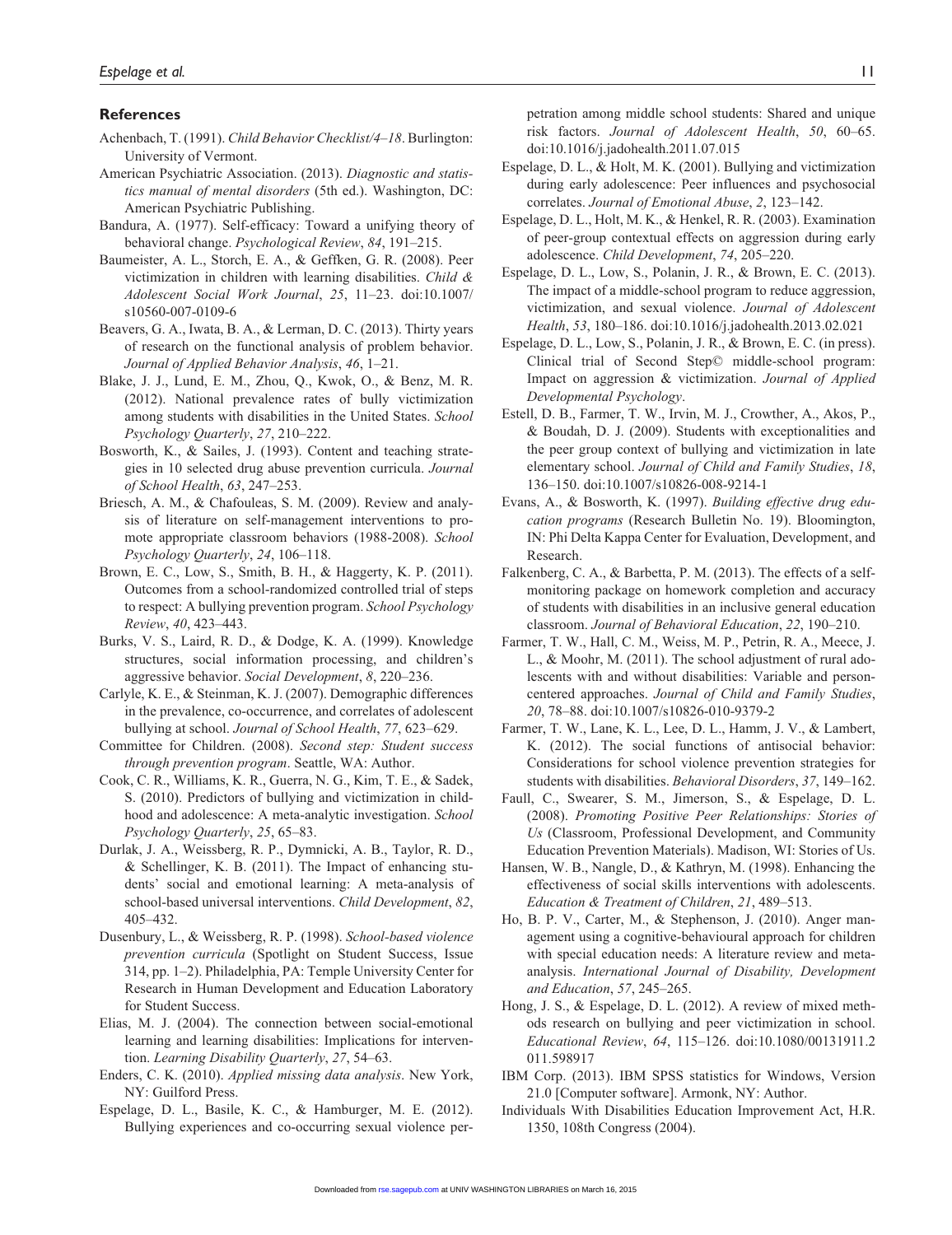- Iwata, B. A., & Worsdell, A. S. (2005). Implications of functional analysis methodology for the design of intervention programs. *Exceptionality*, *13*, 25–34.
- Joseph, L. M., Konrad, M., Cates, G., Vajcner, T., Eveleigh, E., & Fishley, K. M. (2012). A meta-analytic review of the cover-copy-compare and variations of this self-management procedure. *Psychology in the Schools*, *49*, 122–136.
- Kim, J., & Deater-Deckard, K. (2011). Dynamic changes in anger, externalizing, and internalizing problems: Attention and regulation. *The Journal of Child Psychology and Psychiatry*, *52*, 156–166.
- Koegel, L. K., Park, M. N., & Koegel, R. L. (2014). Using selfmanagement to improve the reciprocal social conversation of children with autism spectrum disorder. *Journal of Autism and Developmental Disorders*, *44*, 1055–1063.
- Little, L. (2002). Middle-class mothers' perceptions of peer and sibling victimization among children with Asperger's Syndrome and nonverbal learning disorders. *Issues in Comprehensive Pediatric Nursing*, *25*, 43–57. doi:10.1080/014608602753504847
- Little, R. J. A., & Rubin, D. B. (1987). *Statistical analysis with missing data*. New York, NY: John Wiley.
- Little, R. J. A., & Yau, L. (1996). Intent-to-treat analysis for longitudinal studies with drop-outs. *Biometrics*, *52*, 1324– 1333.
- Maggin, D. M., Wehby, J. H., Partin, T. C. M., Robertson, R., & Oliver, R. M. (2009). A comparison of the instructional context for students with behavioral issues enrolled in selfcontained and general education classrooms. *Behavioral Disorders*, *36*, 84–99.
- Martlew, M., & Hodson, J. (1991). Children with mild learning difficulties in an integrated and in a special school: Comparison of behaviour, teasing, and teachers' attitudes. *British Journal of Educational Psychology*, *61*, 355–372.
- May, M. E. (2011). Aggression as positive reinforcement in people with intellectual disabilities. *Research in Developmental Disabilities*, *32*, 2214–2224.
- Mayer, M. J., & Leone, P. E. (2007). School violence and disruption revisited: Equity and safety in the school house. *Focus on Exceptional Children*, *40*, 1–28.
- McDougall, D. (1998). Research on self-management techniques used by students with disabilities in general education settings. *Remedial and Special Education*, *19*, 312–320.
- McLaughlin, C., Byers, R., & Vaughn, R. P. (2010). *Responding to bullying among children with special educational needs and/or disabilities*. London, England: Anti-Bullying Alliance.
- National Center for Education Statistics. (2011). *Achievement gaps: How Hispanic and White students in public schools perform in mathematics and reading on the National Assessment of Educational Progress* (Statistical Analysis Report. NCES 2011-459). Retrieved from [http://eric.ed.gov/?q=school+](http://eric.ed.gov/?q=school+climate+on+student+achievement&ft=on&ff1=souNational+Center+for+Education+Statistics&id=ED520960) [climate+on+student+achievement&ft=on&ff1=souNational+](http://eric.ed.gov/?q=school+climate+on+student+achievement&ft=on&ff1=souNational+Center+for+Education+Statistics&id=ED520960) [Center+for+Education+Statistics&id=ED520960](http://eric.ed.gov/?q=school+climate+on+student+achievement&ft=on&ff1=souNational+Center+for+Education+Statistics&id=ED520960)
- Polanin, J., Espelage, D. L., & Pigott, T. D. (2012). A meta-analysis of school-based bullying prevention programs' effects on bystander intervention behavior and empathy attitude. *School Psychology Review*, *41*, 47–65.
- Raudenbush, S. W., & Bryk, A. S. (2002). *Hierarchical linear models* (2nd ed.). Thousand Oaks, CA: SAGE.
- Raudenbush, S. W., & Xiao-Feng, L. (2001). Effects of study duration, frequency of observation, and sample size on power in studies of group differences in polynomial change. *Psychological Methods*, *6*, 387–401.
- Rieffe, C., Camodeca, M., Pouw, L. B. C., Lange, A. M. C., & Stockman, L. (2012). Don't anger me! Bullying, victimization, and emotion dysregulation in young adolescents with ASD. *European Journal of Developmental Psychology*, *9*, 351–370.
- Rose, C. A., & Espelage, D. L. (2012). Risk and protective factors associated with the bullying involvement of students with emotional and behavioral disorders. *Behavioral Disorders*, *37*, 133–148.
- Rose, C. A., Espelage, D. L., Aragon, S. R., & Elliott, J. (2011). Bullying and victimization among students in special education and general education curricula. *Exceptionality Education International*, *21*(2), 2–14.
- Rose, C. A., Espelage, D. L., & Monda-Amaya, L. E. (2009). Bullying and victimization rates among students in general and special education: A comparative analysis. *Educational Psychology*, *29*, 761–776.
- Rose, C. A., Espelage, D. L., Monda-Amaya, L. E., Shogren, K. A., & Aragon, S. R. (2013). Bullying and middle school students with and without specific learning disabilities: An examination of social-ecological predictors. *Journal of Learning Disabilities*. Advance online publication. doi:10.1177/0022219413496279
- Rose, C. A., & Monda-Amaya, L. E. (2012). Bullying and victimization among students with disabilities: Effective strategies for classroom teachers. *Intervention in School and Clinic*, *48*, 99–107. doi:10.1177/1053451211430119
- Rose, C. A., Monda-Amaya, L. E., & Espelage, D. L. (2011). Bullying perpetration and victimization in special education: A review of the literature. *Remedial and Special Education*, *32*, 114–130. doi:10.1177/0741932510361247
- Sabornie, E. J. (1994). Social-affective characteristics in early adolescents identified as learning disabled and nondisabled. *Learning Disability Quarterly*, *17*, 268–279.
- Snijders, T. A., & Bosker, R. J. (2012). *Multilevel analysis: An introduction to basic and advanced multilevel modeling* (2nd ed.). London, England: SAGE.
- Swearer, S. M., Wang, C., Maag, J. W., Siebecker, A. B., & Frerichs, L. J. (2012). Understanding the bullying dynamic among students in special and general education. *Journal of School Psychology*, *50*, 503–520. doi:10.1016/j. jsp.2012.04.001
- Symes, W., & Humphrey, N. (2010). Peer-group indicators of social inclusion among pupils with autistic spectrum disorders (ASD) in mainstream secondary schools: A comparative study. *School Psychology International*, *31*, 479–494.
- Tobler, N., & Stratton, H. (1997). Effectiveness of school-based drug prevention programs: A meta-analysis of the research. *Journal of Primary Prevention*, *18*, 71–128.
- Ttofi, M. M., & Farrington, D. P. (2011). Effectiveness of school based programs to reduce bullying: A systematic and metaanalytic review. *Journal of Experimental Criminology*, *7*, 27–56.
- Turner, H. A., Finkelhor, D., Hamby, S. L., Shattuck, A., & Ormrod, R. K. (2011). Specifying type and location of peer